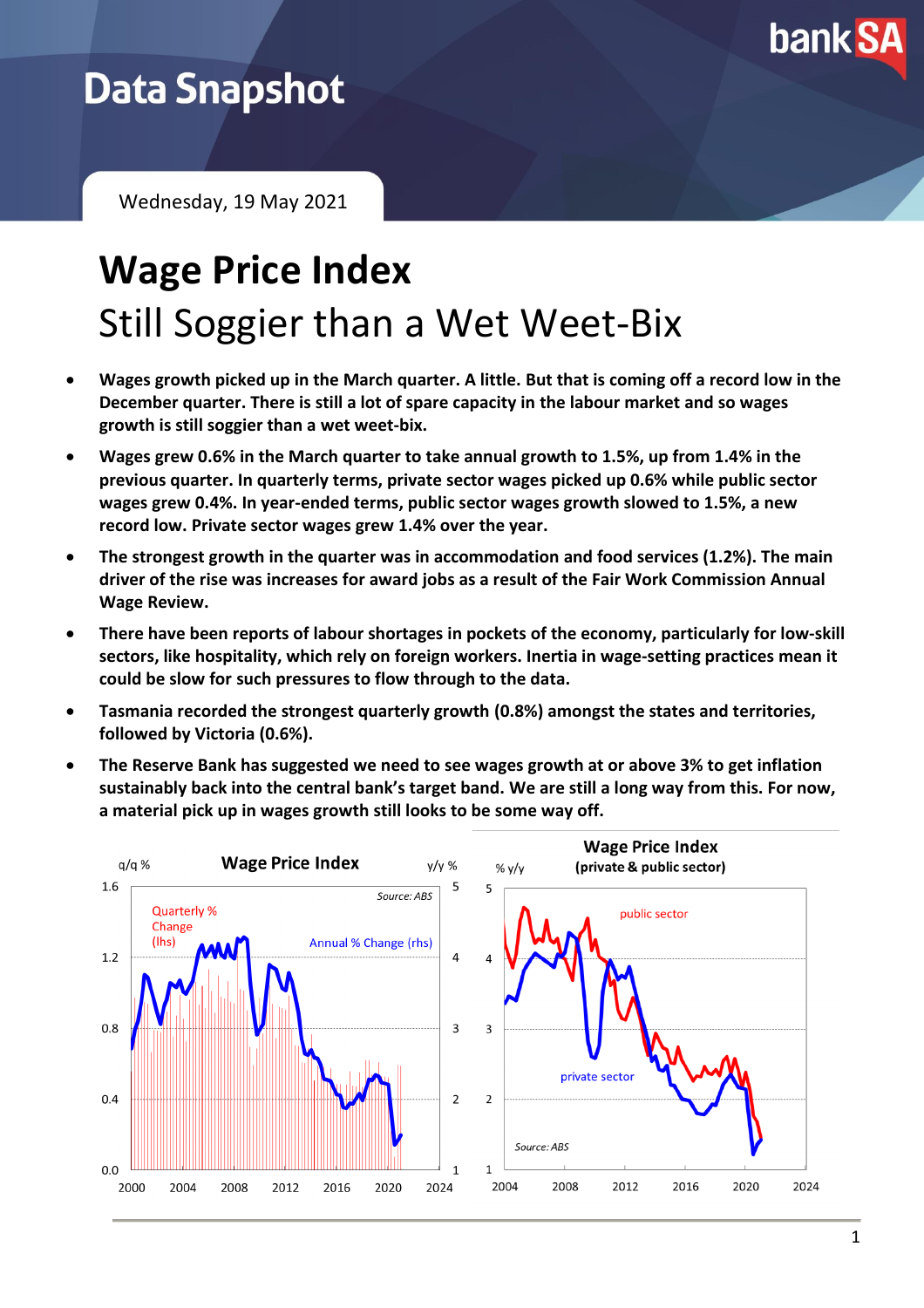#### **Wages**

Wages growth picked up in the March quarter. A little. But that isn't saying a lot because it is coming off a record low in the December quarter.

Wages grew 0.6% in the March quarter to take annual growth to 1.5%, up from 1.4% in the previous quarter, in line with our forecasts.

While jobs have bounced back much faster than economists and policymakers expected, there is still a lot of spare capacity in the labour market. And so wages growth is still soggier than a wet Weet-Bix.

In quarterly terms, private sector wages picked up 0.6% while public sector wages grew 0.4%. In year-ended terms, public sector wages growth slowed to 1.5%, a new record low. Private sector wages grew 1.4% over the year.

#### **By Industry**

There was wages growth across all sectors. The strongest growth in the quarter was in accommodation and food services (1.2%). The main driver of the rise was increases for award jobs as a result of the Fair Work Commission Annual Wage Review 2019-20.

There have been reports of labour shortages in pockets of the economy, particularly for low skill sectors, like hospitality, which rely on foreign workers. Inertia in wage-setting practices mean it could be slow for such pressures flow through to the data. Regardless, so far there isn't evidence of a sizeable pick up in the wages data.

On an annual basis, wages grew the fastest in education and training (2.2%). Over the past year, growth has been weakest in the arts and recreation sector (0.8%). Border closures, lockdowns and capacity restrictions have all weighed on this sector.

#### **By State**

Tasmania recorded the strongest quarterly growth (0.8%) amongst the states and territories, followed by Victoria (0.6%), according to ordinary hourly rates of pay excluding bonuses.

In year-ended terms, wages growth is strongest in Tasmania (2.0%) and the Northern Territory (1.9%). Annual growth is weakest in the ACT (1.2%) alongside low public sector wage growth influenced by wage deferrals and limiting wage increases.

#### **Outlook**

The outlook for wages is still lacklustre. We expect wages growth will increase over the next couple of years as the labour market tightens, although growth will remain low by historical standards. The Reserve Bank (RBA) has suggested we need to see wages growth at or above 3% to get inflation sustainably back into the central bank's target band. We are still a long way from this.

There is debate about exactly how far the unemployment rate will need to fall to generate a significant pick up in wages. The RBA estimates the unemployment rate will need to fall to the 'high 3s or low 4s' while Treasury estimates it is around 4.5–5.0%. In March, the unemployment rate printed at 5.6%. We will receive April data tomorrow.

For now, a material pick up in wages growth still looks to be some way off.

**Matthew Bunny, Economist** Ph: 02-8254-0023